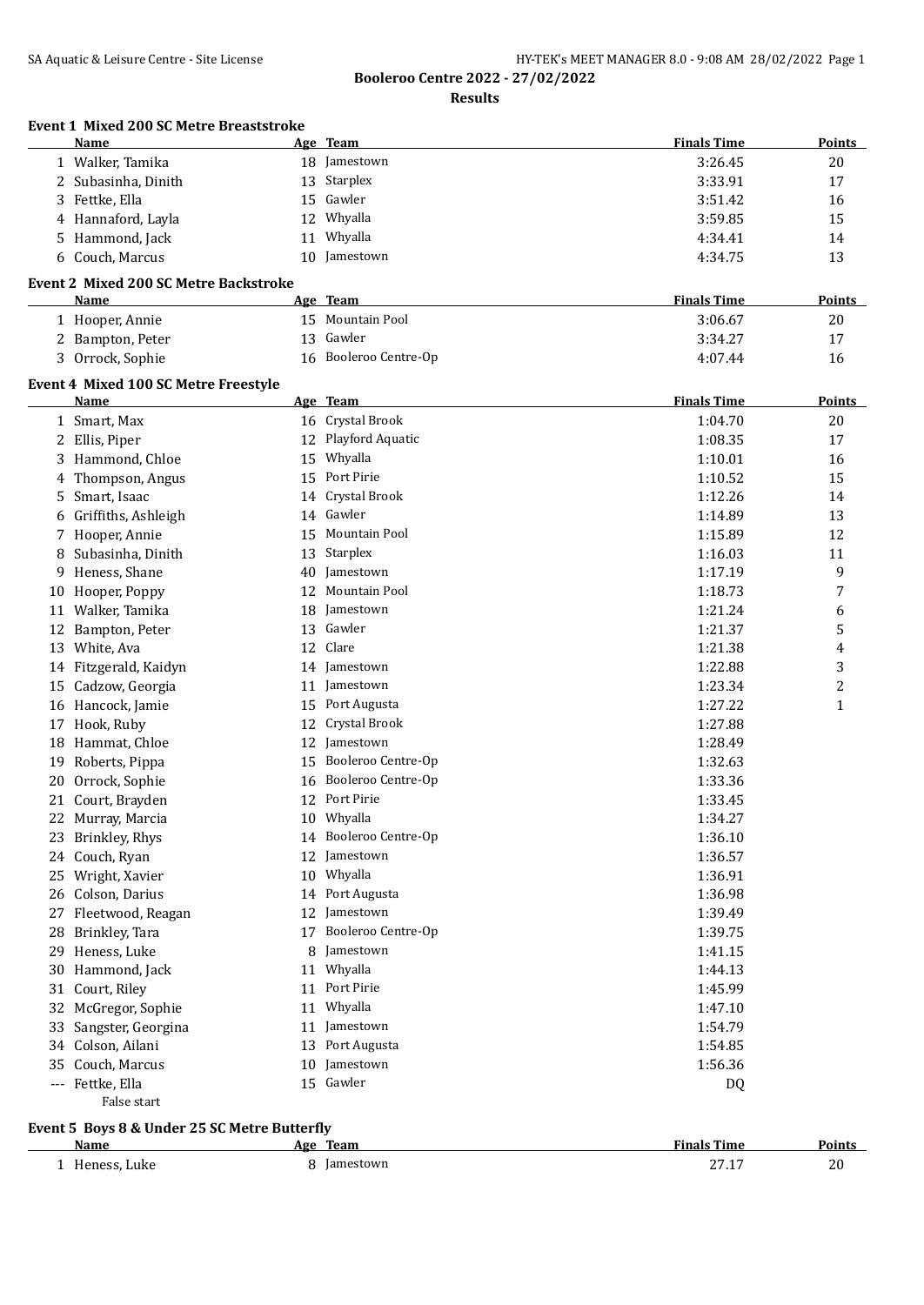**Results**

| (Event 5 Boys 8 & Under 25 SC Metre Butterfly)<br><b>Name</b> |    | Age Team              | <b>Finals Time</b> | <b>Points</b> |
|---------------------------------------------------------------|----|-----------------------|--------------------|---------------|
| 2 Wilson, Elliot                                              |    | 7 Gawler              | 30.16              | 17            |
| 3 Cadzow, Jack                                                |    | 8 Jamestown           | 31.50              | 16            |
|                                                               |    |                       |                    |               |
| Event 6 Girls 8 & Under 25 SC Metre Butterfly<br>Name         |    | Age Team              | <b>Finals Time</b> | <b>Points</b> |
| 1 Donnellan, Hannah                                           |    | 7 Crystal Brook       | 34.89              | 20            |
| 2 Donnellan, Haylee                                           |    | 7 Crystal Brook       | 40.26              | 17            |
| 3 Hook, Sadie                                                 |    | 7 Crystal Brook       | 49.33              | 16            |
|                                                               |    |                       |                    |               |
| Event 7 Boys 9-10 25 SC Metre Butterfly                       |    |                       |                    |               |
| <b>Name</b>                                                   |    | Age Team              | <b>Finals Time</b> | Points        |
| 1 Wilson, Archer                                              |    | 9 Gawler              | 25.93              | 20            |
| 2 Piggott, Henry                                              |    | 10 Booleroo Centre-Op | 27.36              | 17            |
| 3 Couch, Marcus                                               | 10 | Jamestown             | 32.39              | 16            |
| 4 Fleetwood, Tanner                                           | 9  | Jamestown             | 34.86              | 15            |
| Event 8 Girls 9-10 25 SC Metre Butterfly                      |    |                       |                    |               |
| Name                                                          |    | Age Team              | <b>Finals Time</b> | <b>Points</b> |
| 1 Roocke, Stella                                              |    | 10 Booleroo Centre-Op | 26.78              | 20            |
| 2 Hammat, Ella                                                |    | 9 Jamestown           | 26.93              | 17            |
| Murray, Marcia                                                |    | 10 Whyalla            | 27.04              | 16            |
| Acton, Elise<br>4                                             |    | 10 Whyalla            | 27.91              | 15            |
| 5 Friend, Lily                                                | 9  | Booleroo Centre-Op    | 42.06              | 14            |
| Event 9 Boys 11-12 50 SC Metre Butterfly                      |    |                       |                    |               |
| Name                                                          |    | Age Team              | <b>Finals Time</b> | <b>Points</b> |
| 1 Eriksson, Leif                                              |    | 12 Playford Aquatic   | 39.76              | 20            |
| 2 Nys, Lachie                                                 |    | 12 Gawler             | 40.55              | 17            |
| Smith, Henley                                                 |    | 12 Booleroo Centre-Op | 51.66              | 16            |
| Piggott, Joe<br>4                                             | 11 | Booleroo Centre-Op    | 1:03.79            | 15            |
| --- Staker, Harry                                             | 11 | Gladstone (Sa)        | DQ                 |               |
| Alternating movement of legs or feet                          |    |                       |                    |               |
| Event 10 Girls 11-12 50 SC Metre Butterfly                    |    |                       |                    |               |
| Name                                                          |    | Age Team              | <b>Finals Time</b> | <b>Points</b> |
| 1 Ellis, Piper                                                |    | 12 Playford Aquatic   | 35.92              | 20            |
| 2 Hooper, Poppy                                               |    | 12 Mountain Pool      | 41.94              | 17            |
| 3 Cadzow, Georgia                                             |    | 11 Jamestown          | 45.59              | 16            |
| --- Roocke, Olivia                                            |    | 12 Booleroo Centre-Op | DQ                 |               |
| False start                                                   |    |                       |                    |               |
| --- Lynch, Flora-lily                                         |    | 11 Clovercrest        | <b>NS</b>          |               |
| Event 11 Boys 13-14 50 SC Metre Butterfly                     |    |                       |                    |               |
| Name                                                          |    | Age Team              | <b>Finals Time</b> | <b>Points</b> |
| 1 Roocke, Harrison                                            |    | 14 Booleroo Centre-Op | 39.78              | 20            |
| 2 Subasinha, Dinith                                           |    | 13 Starplex           | 42.34              | 17            |
| 3 Bampton, Peter                                              |    | 13 Gawler             | 50.96              | 16            |
| 4 Brinkley, Rhys                                              |    | 14 Booleroo Centre-Op | 1:01.23            | 15            |
|                                                               |    |                       |                    |               |
| Event 12 Girls 13-14 50 SC Metre Butterfly<br>Name            |    | Age Team              | <b>Finals Time</b> | <b>Points</b> |
|                                                               |    | 13 Clare              |                    |               |
| 1 Giles, Dakota                                               |    | 14 Whyalla            | 40.87<br>42.03     | 20<br>17      |
| 2 Smith, Matilda                                              |    | 14 Gawler             |                    |               |
| Griffiths, Ashleigh<br>Giles, Tatum                           |    | 13 Clare              | 42.15              | 16            |
| 4<br>Colson, Ailani                                           |    | 13 Port Augusta       | 49.83<br><b>NS</b> | 15            |
|                                                               |    |                       |                    |               |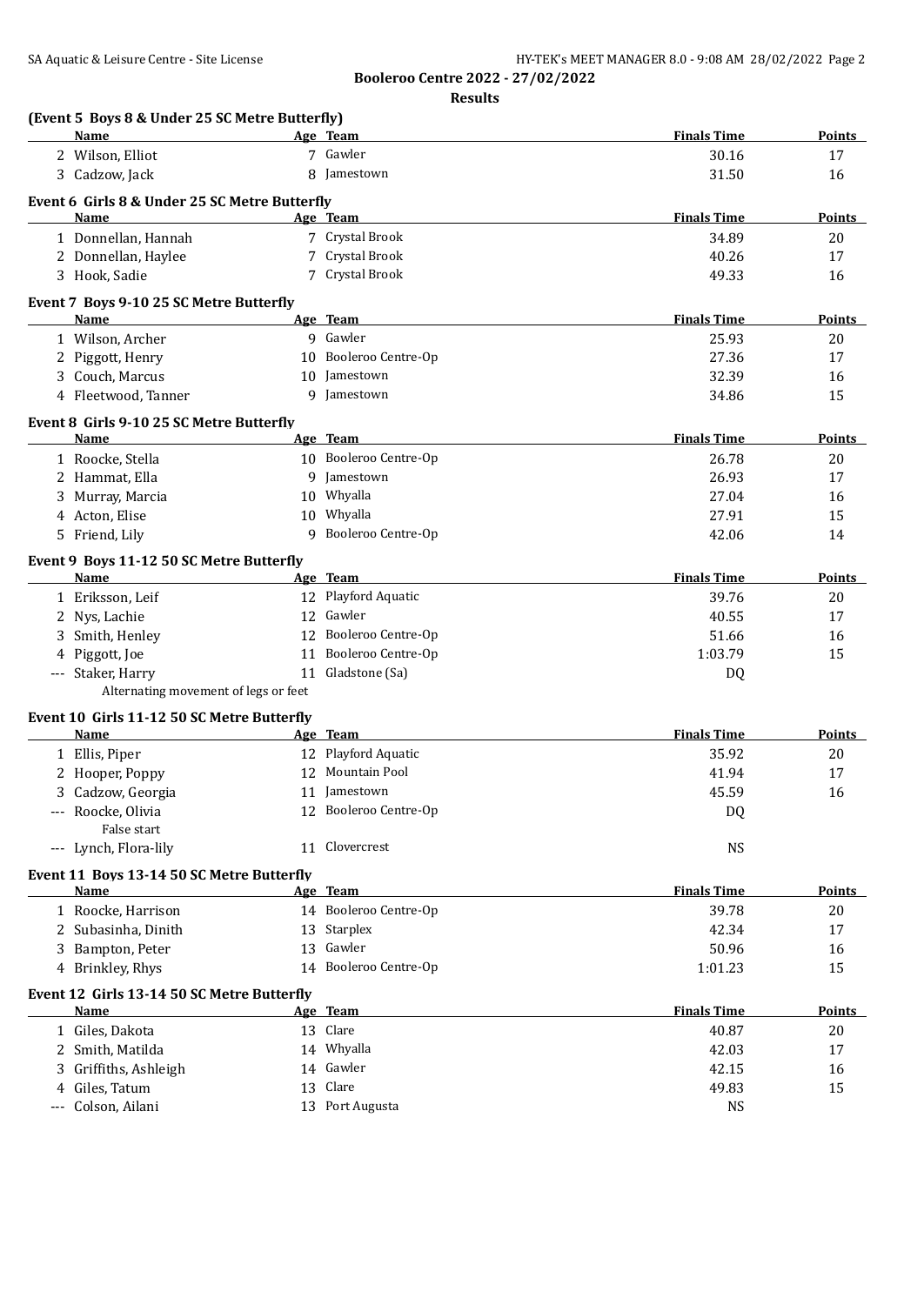| SA Aquatic & Leisure Centre - Site License | HY-TEK's MEET MANAGER 8.0 - 9:08 AM 28/02/2022 Page 3 |
|--------------------------------------------|-------------------------------------------------------|
|--------------------------------------------|-------------------------------------------------------|

**Results**

|          | Event 13 Boys 15 & Over 50 SC Metre Butterfly<br>Name |    | Age Team              | <b>Finals Time</b> | Points        |
|----------|-------------------------------------------------------|----|-----------------------|--------------------|---------------|
|          | 1 Smart, Max                                          |    | 16 Crystal Brook      | 36.36              | 20            |
|          | 2 Hancock, Jamie                                      |    | 15 Port Augusta       | 54.85              | 17            |
|          |                                                       |    |                       |                    |               |
|          | Event 14 Girls 15 & Over 50 SC Metre Butterfly        |    |                       |                    |               |
|          | Name                                                  |    | Age Team              | <b>Finals Time</b> | Points        |
|          | 1 Walker, Maggie                                      |    | 17 Jamestown          | 39.76              | 20            |
|          | *2 Hooper, Annie                                      |    | 15 Mountain Pool      | 40.75              | 16.50         |
|          | *2 Hammond, Chloe                                     | 15 | Whyalla               | 40.75              | 16.50         |
|          | 4 Walker, Tamika                                      | 18 | Jamestown             | 44.90              | 15            |
| 5.       | Newbery, Emma                                         |    | 15 Port Augusta       | 53.17              | 14            |
|          | 6 Brinkley, Tara                                      | 17 | Booleroo Centre-Op    | 58.05              | 13            |
| $\cdots$ | Fettke, Ella                                          | 15 | Gawler                | DQ                 |               |
|          | --- Newbery, Bianca                                   |    | 40 Port Augusta       | DQ                 |               |
|          | Event 15 Mixed 100 SC Metre IM *HCP*                  |    |                       |                    |               |
|          | Name                                                  |    | Age Team              | <b>Finals Time</b> | <b>Points</b> |
|          | 1 Ellis, Piper                                        |    | 12 Playford Aquatic   | 1:19.83            | 20            |
|          | 2 Sismey, Tayla                                       |    | 16 Booleroo Centre-Op | 1:41.87            | 17            |
|          | --- Hooper, Poppy                                     | 12 | <b>Mountain Pool</b>  | X1:27.59           |               |
|          | --- Newbery, Bianca                                   |    | 40 Port Augusta       | X2:17.56           |               |
|          |                                                       |    |                       |                    |               |
|          | Event 19 Boys 8 & Under 25 SC Metre Freestyle         |    |                       |                    |               |
|          | Name                                                  |    | Age Team              | <b>Finals Time</b> | <b>Points</b> |
|          | 1 Heness, Luke                                        |    | 8 Jamestown           | 20.87              | 20            |
|          | 2 Wilson, Elliot                                      | 7  | Gawler                | 22.37              | 17            |
|          | 3 Cadzow, Jack                                        | 8  | Jamestown             | 22.47              | 16            |
|          | 4 Jacobs, Elias                                       | 8  | Whyalla               | 22.94              | 15            |
|          | Event 20 Girls 8 & Under 25 SC Metre Freestyle        |    |                       |                    |               |
|          | Name                                                  |    | Age Team              | <b>Finals Time</b> | <b>Points</b> |
|          | 1 Heness, Holly                                       | 6  | Jamestown             | 31.78              | 20            |
|          | 2 Donnellan, Haylee                                   | 7  | Crystal Brook         | 33.33              | 17            |
|          | 3 Donnellan, Hannah                                   | 7  | Crystal Brook         | 36.08              | 16            |
|          | 4 Hook, Sadie                                         |    | 7 Crystal Brook       | 45.58              | 15            |
|          |                                                       |    |                       |                    |               |
|          | Event 21 Boys 9-10 25 SC Metre Freestyle              |    |                       |                    |               |
|          | Name                                                  |    | Age Team              | <b>Finals Time</b> | Points        |
|          | 1 Wright, Xavier                                      |    | 10 Whyalla            | 19.01              | 20            |
|          | 2 Piggott, Henry                                      | 10 | Booleroo Centre-Op    | 19.71              | 17            |
| 3        | Wilson, Archer                                        | 9  | Gawler                | 20.95              | 16            |
| 4        | Nys, Harrison                                         | 10 | Gawler                | 21.19              | 15            |
| 5        | Couch, Marcus                                         | 10 | Jamestown             | 22.23              | 14            |
| 6        | Staker, Max                                           | 9  | Gladstone (Sa)        | 22.24              | 13            |
| 7        | Thamm, Tyson                                          | 9  | Clare                 | 22.50              | 12            |
| 8        | Fleetwood, Tanner                                     | 9  | Jamestown             | 22.87              | 11            |
| 9        | White, Jack                                           | 10 | Clare                 | 22.97              | 9             |
| 10       | Hook, Jack                                            | 10 | Crystal Brook         | 23.28              | 7             |
| 11       | Cunningham, Chace                                     | 10 | Gladstone (Sa)        | 27.22              | 6             |
|          |                                                       |    |                       |                    |               |
|          | Event 22 Girls 9-10 25 SC Metre Freestyle             |    |                       |                    |               |
|          | Name                                                  |    | Age Team              | <b>Finals Time</b> | <b>Points</b> |
|          | 1 Murray, Marcia                                      |    | 10 Whyalla            | 18.84              | 20            |
|          | 2 Ackland, Matiesha                                   | 10 | Gladstone (Sa)        | 20.43              | 17            |
| 3        | Hammat, Ella                                          | 9  | Jamestown             | 20.52              | 16            |
| 4        | Roocke, Stella                                        | 10 | Booleroo Centre-Op    | 21.11              | 15            |
| 5        | Acton, Elise                                          | 10 | Whyalla               | 22.55              | 14            |
|          | 6 Friend, Lily                                        |    | 9 Booleroo Centre-Op  | 29.76              | 13            |
|          |                                                       |    |                       |                    |               |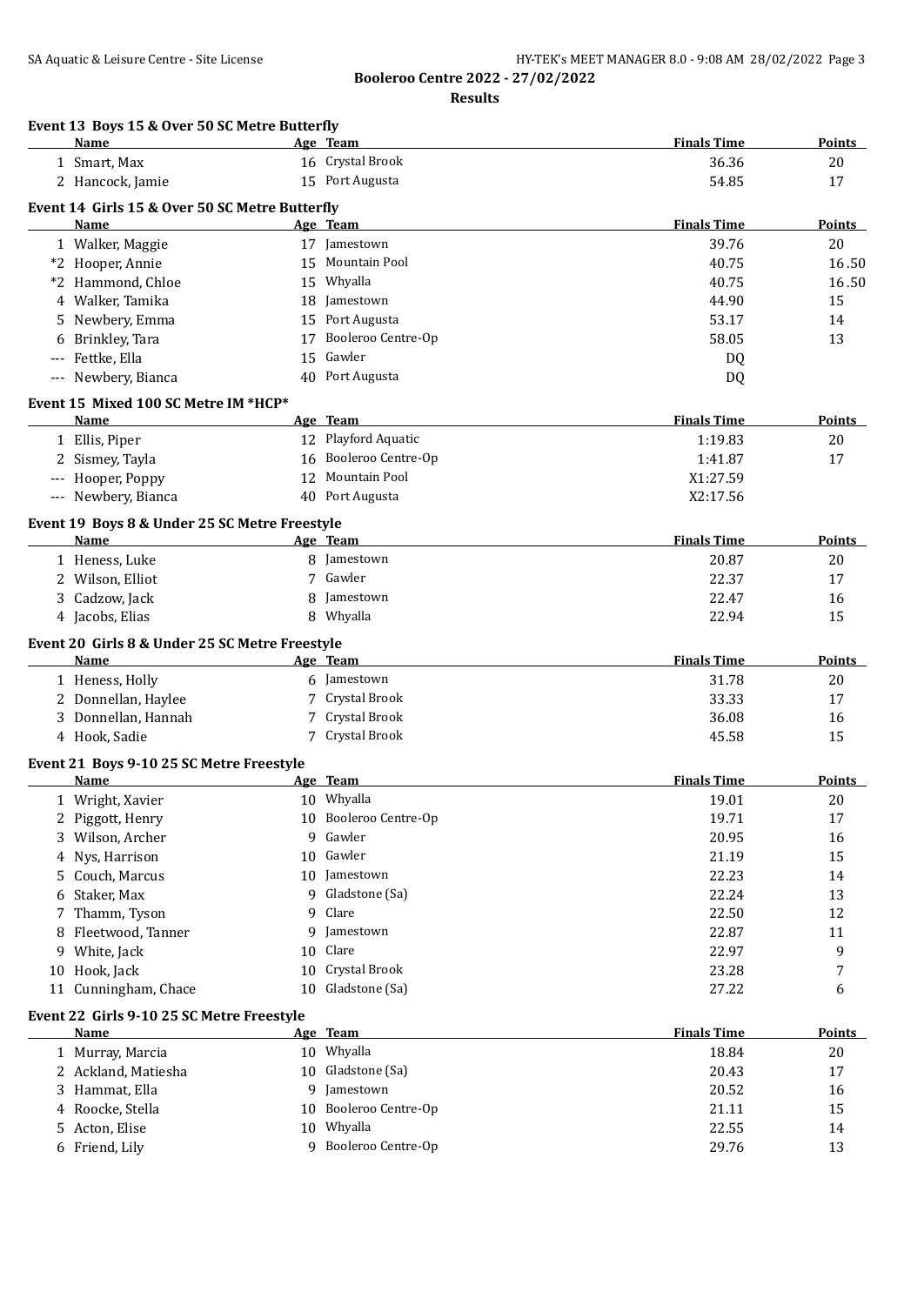| SA Aquatic & Leisure Centre - Site License | HY-TEK's MEET MANAGER 8.0 - 9:08 AM 28/02/2022 Page 4 |
|--------------------------------------------|-------------------------------------------------------|
|--------------------------------------------|-------------------------------------------------------|

**Booleroo Centre 2022 - 27/02/2022 Results**

#### **(Event 22 Girls 9-10 25 SC Metre Freestyle)**

|    | <u>Name</u>                                       |    | Age Team            | <b>Finals Time</b> | <b>Points</b> |
|----|---------------------------------------------------|----|---------------------|--------------------|---------------|
|    | 7 Durdin, Keeley                                  |    | 9 Whyalla           | 35.93              | 12            |
|    |                                                   |    |                     |                    |               |
|    | Event 23 Boys 11-12 50 SC Metre Freestyle<br>Name |    | Age Team            | <b>Finals Time</b> | <b>Points</b> |
|    | 1 Nys, Lachie                                     |    | 12 Gawler           | 32.69              | 20            |
|    | 2 Eriksson, Leif                                  |    | 12 Playford Aquatic | 35.32              | 17            |
|    | 3 Smith, Henley                                   | 12 | Booleroo Centre-Op  | 37.74              | 16            |
|    | Thamm, Lucas                                      | 12 | Clare               | 38.02              | 15            |
| 4  | Couch, Ryan                                       |    | 12 Jamestown        | 41.87              | 14            |
| 5. | 6 Court, Brayden                                  |    | 12 Port Pirie       | 43.71              | 13            |
|    |                                                   | 11 | Crystal Brook       | 44.15              | 12            |
|    | 7 Wurst, Logan<br>Hammond, Jack                   |    | 11 Whyalla          | 44.86              | 11            |
| 8  |                                                   |    | Gladstone (Sa)      |                    |               |
| 9  | Staker, Harry                                     | 11 |                     | 46.71              | 9             |
| 10 | Piggott, Joe                                      | 11 | Booleroo Centre-Op  | 48.25              | 7             |
|    | 11 Court, Riley                                   |    | 11 Port Pirie       | 54.08              | 6             |
|    | Event 24 Girls 11-12 50 SC Metre Freestyle        |    |                     |                    |               |
|    | Name                                              |    | Age Team            | <b>Finals Time</b> | Points        |
|    | 1 Ellis, Piper                                    |    | 12 Playford Aquatic | 31.44              | 20            |
|    | 2 White, Ava                                      |    | 12 Clare            | 35.06              | 17            |
| 3  | Hooper, Poppy                                     |    | 12 Mountain Pool    | 35.92              | 16            |
|    | 4 Hook, Ruby                                      |    | 12 Crystal Brook    | 37.87              | 15            |
| 5. | Cadzow, Georgia                                   |    | 11 Jamestown        | 38.49              | 14            |
| 6  | Hannaford, Layla                                  |    | 12 Whyalla          | 38.65              | 13            |
| 7  | Hammat, Chloe                                     | 12 | Jamestown           | 38.66              | 12            |
| 8  | Roocke, Olivia                                    | 12 | Booleroo Centre-Op  | 43.71              | 11            |
| 9  | Fleetwood, Reagan                                 |    | 12 Jamestown        | 44.42              | 9             |
|    | 10 Cunningham, Iysha                              |    | 12 Gladstone (Sa)   | 46.92              | 7             |
|    | 11 Jacobs, Kerryann                               |    | 11 Whyalla          | 49.69              | 6             |
|    | 12 Sangster, Georgina                             |    | 11 Jamestown        | 52.61              | 5             |
|    | --- McGregor, Sophie                              |    | 11 Whyalla          | DQ                 |               |
|    | False start                                       |    |                     |                    |               |
|    | --- Lynch, Flora-lily                             |    | 11 Clovercrest      | <b>NS</b>          |               |
|    | Event 25 Boys 13-14 50 SC Metre Freestyle         |    |                     |                    |               |
|    | Name                                              |    | Age Team            | <b>Finals Time</b> | Points        |
|    | 1 Smart, Isaac                                    |    | 14 Crystal Brook    | 32.34              | 20            |
|    | 2 Subasinha, Dinith                               |    | 13 Starplex         | 33.88              | 17            |
| 3. | Fitzgerald, Kaidyn                                |    | 14 Jamestown        | 35.73              | 16            |
| 4  | Bampton, Peter                                    | 13 | Gawler              | 35.89              | 15            |
| 5  | Roocke, Harrison                                  | 14 | Booleroo Centre-Op  | 37.37              | 14            |
| 6  | Staker, Koby                                      | 13 | Gladstone (Sa)      | 37.51              | 13            |
| 7  | Brinkley, Rhys                                    | 14 | Booleroo Centre-Op  | 43.13              | 12            |
| 8  | Colson, Darius                                    | 14 | Port Augusta        | 44.17              | 11            |
| 9. | Martin, Billy                                     | 13 | Booleroo Centre-Op  | 53.63              | 9             |
|    | Event 26 Girls 13-14 50 SC Metre Freestyle        |    |                     |                    |               |
|    | Name                                              |    | Age Team            | <b>Finals Time</b> | Points        |
|    | 1 Griffiths, Ashleigh                             |    | 14 Gawler           | 34.29              | $20\,$        |
| 2  | Smith, Matilda                                    |    | 14 Whyalla          | 35.82              | 17            |
| 3  | Cleggett, Tess                                    | 13 | Gladstone (Sa)      | 35.98              | 16            |
| 4  | Giles, Tatum                                      | 13 | Clare               | 37.33              | 15            |
| 5  | Giles, Dakota                                     | 13 | Clare               | 37.35              | 14            |
| 6  | Colson, Ailani                                    | 13 | Port Augusta        | 44.87              | 13            |
|    | 7 Sangster, Nicole                                |    | 13 Jamestown        | 54.47              | 12            |
|    |                                                   |    |                     |                    |               |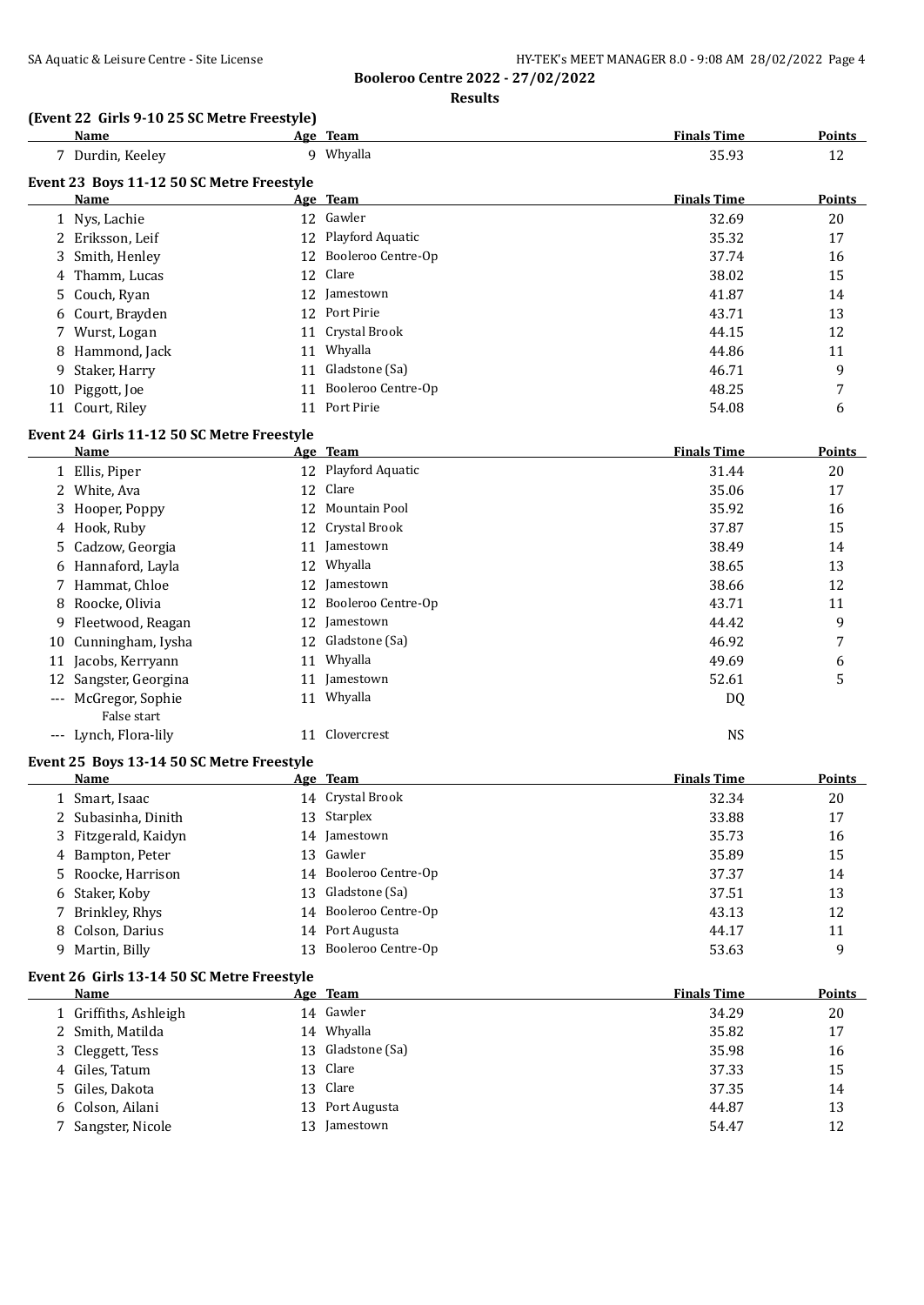# SA Aquatic & Leisure Centre - Site License **HY-TEK's MEET MANAGER 8.0 - 9:08 AM 28/02/2022** Page 5

**Booleroo Centre 2022 - 27/02/2022**

**Results**

# **Event 27 Boys 15-29 50 SC Metre Freestyle**

| Name                            | 3 19 27 90 96 MCG C H CCSC                           | Age Team              | <b>Finals Time</b> | Points        |
|---------------------------------|------------------------------------------------------|-----------------------|--------------------|---------------|
| 1 Smart, Max                    |                                                      | 16 Crystal Brook      | 28.80              | 20            |
| 2 Hogan, Connor                 |                                                      | 22 Booleroo Centre-Op | 31.28              | 17            |
| Thompson, Angus<br>3            |                                                      | 15 Port Pirie         | 32.79              | 16            |
| 4 Staker, Jackson               | 15                                                   | Gladstone (Sa)        | 39.75              | 15            |
| 5 Hancock, Jamie                | 15                                                   | Port Augusta          | 43.33              | 14            |
|                                 | Event 28 Girls 15-29 50 SC Metre Freestyle           |                       |                    |               |
| <b>Name</b>                     |                                                      | Age Team              | <b>Finals Time</b> | <b>Points</b> |
| 1 Hammond, Chloe                |                                                      | 15 Whyalla            | 32.64              | 20            |
| 2 Walker, Tamika                | 18                                                   | Jamestown             | 33.62              | 17            |
| 3 Hooper, Annie                 |                                                      | 15 Mountain Pool      | 35.23              | 16            |
| 4 Sismey, Tayla                 |                                                      | 16 Booleroo Centre-Op | 39.41              | 15            |
| 5 Orrock, Sophie                |                                                      | 16 Booleroo Centre-Op | 40.20              | 14            |
| Walker, Maggie<br>6             | 17                                                   | Jamestown             | 41.09              | 13            |
| 7 Roberts, Pippa                | 15                                                   | Booleroo Centre-Op    | 44.64              | 12            |
| 8 Newbery, Emma                 |                                                      | 15 Port Augusta       | 46.10              | 11            |
| Brinkley, Tara<br>9             | 17                                                   | Booleroo Centre-Op    | 46.90              | 9             |
| --- Fettke, Ella                |                                                      | 15 Gawler             | DQ                 |               |
| False start                     |                                                      |                       |                    |               |
|                                 | Event 29 Men 30 & Over 25 SC Metre Freestyle         |                       |                    |               |
| <b>Name</b>                     |                                                      | Age Team              | <b>Finals Time</b> | <b>Points</b> |
| 1 Heness, Shane                 |                                                      | 40 Jamestown          | 15.70              | 20            |
| 2 Russ, Dean                    |                                                      | 54 Booleroo Centre-Op | 16.04              | 17            |
|                                 | Event 30 Women 30 & Over 25 SC Metre Freestyle       |                       |                    |               |
| <b>Name</b>                     |                                                      | Age Team              | <b>Finals Time</b> | Points        |
| 1 Mcsporran, Emma               |                                                      | 44 Booleroo Centre-Op | 17.73              | 20            |
| 2 Orrock, Brooke                |                                                      | 43 Booleroo Centre-Op | 20.61              | 17            |
| 3 Newbery, Bianca               | 40                                                   | Port Augusta          | 21.88              | 16            |
| 4 Hogan, Tyler                  | 51                                                   | Booleroo Centre-Op    | 22.08              | 15            |
| Sangster, Emma<br>5.            | 42                                                   | Jamestown             | 22.77              | 14            |
| McCallum, Deanne<br>False start |                                                      | 48 Booleroo Centre-Op | DQ                 |               |
|                                 | Event 31 Mixed 100 SC Metre Relay Medley Relay *HCP* |                       |                    |               |
| Toam                            |                                                      |                       | Finale Timo        | <b>Dointe</b> |

| <b>Team</b>          | Relay             |                   | <b>Finals Time</b> | <b>Points</b> |
|----------------------|-------------------|-------------------|--------------------|---------------|
| 1 Gladstone (Sa)     | A                 |                   | 11:34.25           | 40            |
| 2 Jamestown          |                   |                   | 1:33.69            | 34            |
| 3 Booleroo Centre-Op | A                 |                   | 11:28.09           | 32            |
| 4 Crystal Brook      |                   |                   | 1:23.41            | 30            |
| 1) Smart, Isaac M14  | 2) Hook, Ruby W12 | 3) Smart, Max M16 | 4) Hook, Sadie W7  |               |
| 5 Jamestown          |                   |                   | 1:32.83            | 28            |
| 6 Jamestown          |                   |                   | 1:52.05            | 26            |

### **Event 32 Boys 8 & Under 25 SC Metre Back**

|      | Name             | Age | Team        | <b>Finals Time</b> | <b>Points</b> |
|------|------------------|-----|-------------|--------------------|---------------|
|      | Heness, Luke     |     | 8 Jamestown | 24.55              | 20            |
|      | 2 Cadzow, Jack   |     | 8 Jamestown | 27.69              | 17            |
|      | *3 Jacobs, Elias |     | Whyalla     | 30.08              | 15.50         |
| $*3$ | Wilson, Elliot   | ⇁   | Gawler      | 30.08              | 15.50         |

### **Event 33 Girls 8 & Under 25 SC Metre Back**

 $\overline{\phantom{a}}$ 

| Name                | Age Team      | <b>Finals Time</b> | Points |
|---------------------|---------------|--------------------|--------|
| 1 Heness, Holly     | Jamestown     | 33.09              | 20     |
| 2 Donnellan, Haylee | Crystal Brook | 36.09              |        |
| 3 Hammat, Annie     | Jamestown     | 36.47              | 16     |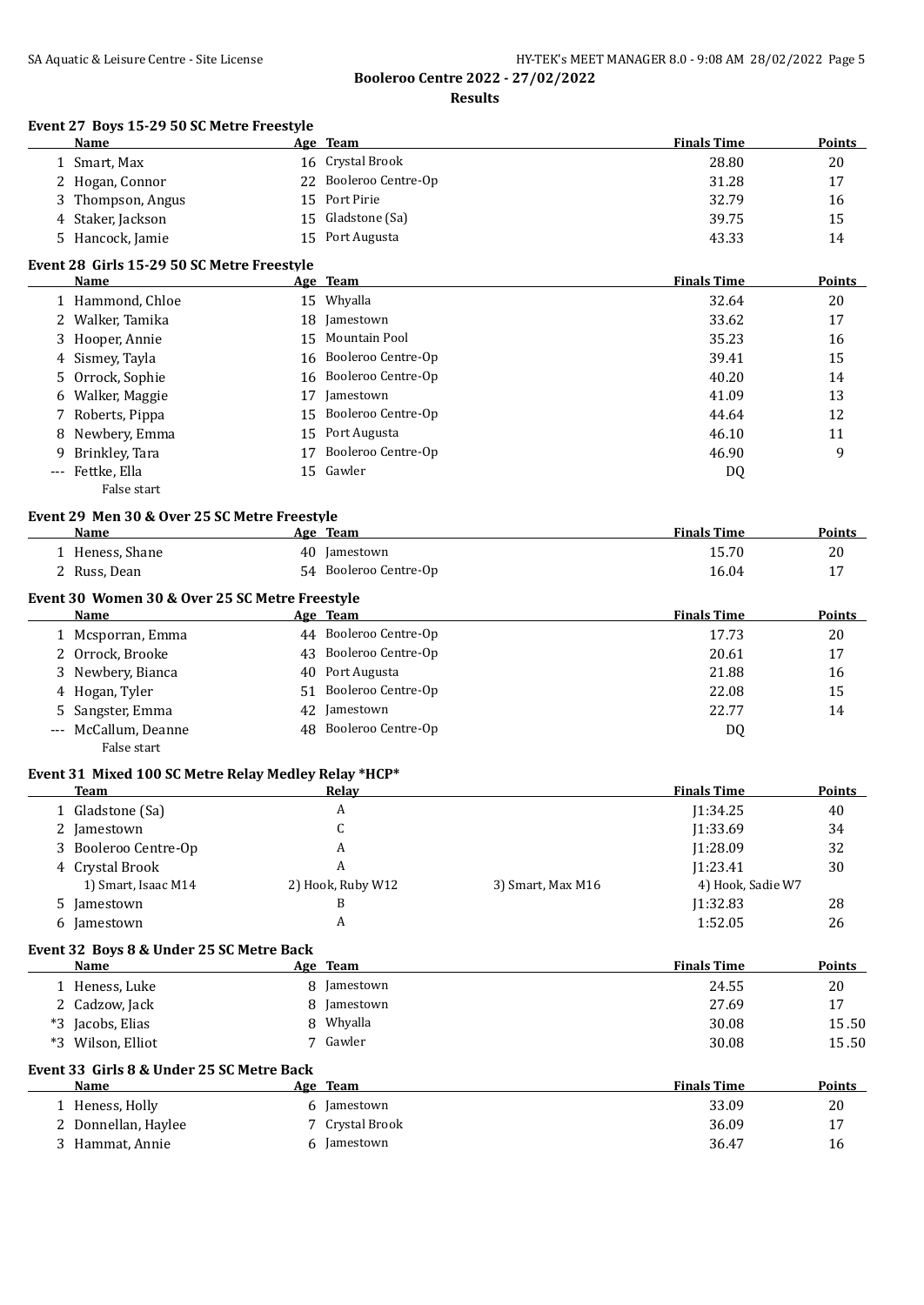**Results**

#### **(Event 33 Girls 8 & Under 25 SC Metre Back)**

| Name                                        | Age Team                 | <b>Finals Time</b> | <b>Points</b> |
|---------------------------------------------|--------------------------|--------------------|---------------|
| 4 Cunningham, Makiah                        | 8 Gladstone (Sa)         | 40.74              | 15            |
| 5 Donnellan, Hannah                         | 7 Crystal Brook          | 52.78              | 14            |
| Event 34 Boys 9-10 25 SC Metre Backstroke   |                          |                    |               |
| Name                                        | Age Team                 | <b>Finals Time</b> | <b>Points</b> |
| 1 Wright, Xavier                            | 10 Whyalla               | 23.44              | 20            |
| 2 Piggott, Henry                            | Booleroo Centre-Op<br>10 | 24.43              | 17            |
| 3 Wilson, Archer                            | Gawler<br>9              | 25.23              | 16            |
| Staker, Max<br>4                            | Gladstone (Sa)<br>9      | 28.78              | 15            |
| Thamm, Tyson<br>5                           | Clare<br>9               | 30.05              | 14            |
| Couch, Marcus<br>6                          | Jamestown<br>10          | 30.31              | 13            |
| Fleetwood, Tanner<br>7                      | Jamestown<br>9           | 30.59              | 12            |
| Nys, Harrison<br>8                          | Gawler<br>10             | 31.74              | 11            |
| 9 Cunningham, Chace                         | Gladstone (Sa)<br>10     | 33.02              | 9             |
| Event 35 Girls 9-10 25 SC Metre Backstroke  |                          |                    |               |
| Name                                        | Age Team                 | <b>Finals Time</b> | <b>Points</b> |
| 1 Murray, Marcia                            | 10 Whyalla               | 23.39              | 20            |
| 2 Ackland, Matiesha                         | 10 Gladstone (Sa)        | 24.95              | 17            |
| 3 Roocke, Stella                            | 10 Booleroo Centre-Op    | 27.57              | 16            |
| Hammat, Ella<br>4                           | Jamestown<br>9           | 27.86              | 15            |
| 5 Acton, Elise                              | Whyalla<br>10            | 31.13              | 14            |
| 6 Durdin, Keeley                            | 9 Whyalla                | 33.91              | 13            |
| 7 Friend, Lily                              | Booleroo Centre-Op<br>9  | 41.49              | 12            |
| Event 36 Boys 11-12 50 SC Metre Backstroke  |                          |                    |               |
| Name                                        | Age Team                 | <b>Finals Time</b> | Points        |
| 1 Eriksson, Leif                            | 12 Playford Aquatic      | 43.74              | 20            |
| 2 Nys, Lachie                               | 12 Gawler                | 43.88              | 17            |
| Thamm, Lucas                                | 12 Clare                 | 49.53              | 16            |
| Staker, Harry<br>4                          | 11 Gladstone (Sa)        | 52.11              | 15            |
| Court, Brayden<br>5.                        | 12 Port Pirie            | 53.18              | 14            |
| Smith, Henley<br>6                          | 12 Booleroo Centre-Op    | 53.53              | 13            |
| Piggott, Joe<br>7                           | Booleroo Centre-Op<br>11 | 59.86              | 12            |
| Court, Riley<br>8                           | 11 Port Pirie            | 1:04.41            | 11            |
| --- Couch, Ryan                             | 12 Jamestown             | DQ                 |               |
| Event 37 Girls 11-12 50 SC Metre Backstroke |                          |                    |               |
| Name                                        | Age Team                 | <b>Finals Time</b> | <b>Points</b> |
| 1 Ellis, Piper                              | 12 Playford Aquatic      | 37.48              | 20            |
| 2 Hooper, Poppy                             | 12 Mountain Pool         | 43.69              | 17            |
| Cadzow, Georgia<br>3                        | Jamestown<br>11          | 46.02              | 16            |
| Hannaford, Layla<br>4                       | 12 Whyalla               | 48.25              | 15            |
| Fleetwood, Reagan<br>5.                     | Jamestown<br>12          | 51.90              | 14            |
| Jacobs, Kerryann<br>6                       | Whyalla<br>11            | 55.12              | 13            |
| Cunningham, Iysha<br>7                      | Gladstone (Sa)<br>12     | 56.55              | 12            |
| McGregor, Sophie<br>8                       | Whyalla<br>11            | 57.08              | 11            |
| Roocke, Olivia<br>9                         | Booleroo Centre-Op<br>12 | 58.33              | 9             |
| Sangster, Georgina<br>10                    | Jamestown<br>11          | 1:04.23            | 7             |
| Lynch, Flora-lily<br>$\cdots$               | 11 Clovercrest           | <b>NS</b>          |               |
| Event 38 Boys 13-14 50 SC Metre Backstroke  |                          |                    |               |
| Name                                        | Age Team                 | <b>Finals Time</b> | <b>Points</b> |
| 1 Subasinha, Dinith                         | 13 Starplex              | 39.41              | 20            |
| 2 Roocke, Harrison                          | 14 Booleroo Centre-Op    | 39.81              | 17            |
| Smart, Isaac<br>3                           | 14 Crystal Brook         | 40.41              | 16            |
| 4 Fitzgerald, Kaidyn                        | 14 Jamestown             | 43.61              | 15            |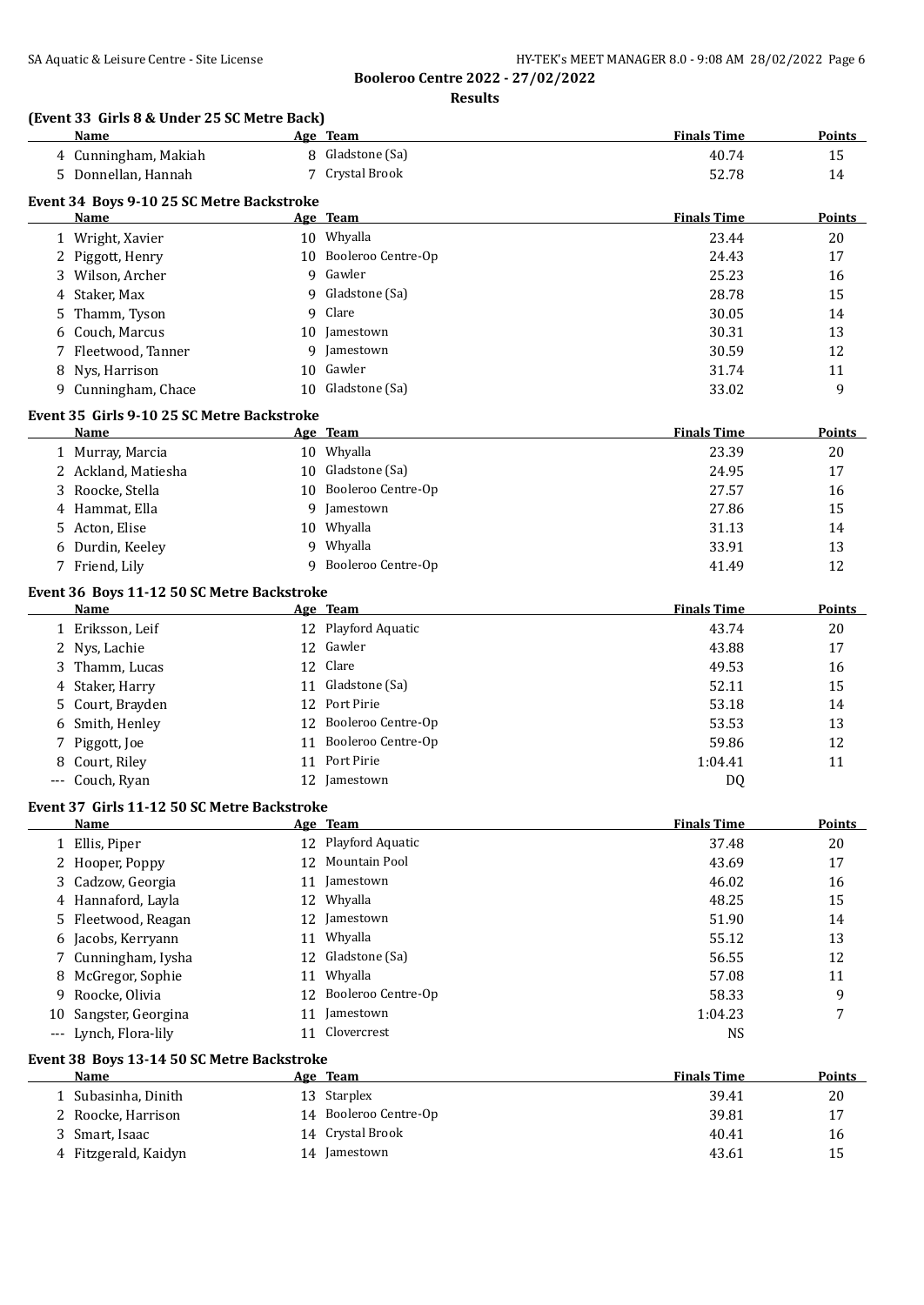|                     | (Event 38 Boys 13-14 50 SC Metre Backstroke)<br><b>Name</b>       |          | Age Team                          | <b>Finals Time</b> | <b>Points</b> |
|---------------------|-------------------------------------------------------------------|----------|-----------------------------------|--------------------|---------------|
| 5.                  | Bampton, Peter                                                    |          | 13 Gawler                         | 43.66              | 14            |
|                     | 6 Staker, Koby                                                    | 13       | Gladstone (Sa)                    | 50.49              | 13            |
| 7                   | Brinkley, Rhys                                                    |          | 14 Booleroo Centre-Op             | 1:01.49            | 12            |
| 8                   | Martin, Billy                                                     | 13       | Booleroo Centre-Op                | 1:07.52            | 11            |
|                     |                                                                   |          |                                   |                    |               |
|                     | Event 39 Girls 13-14 50 SC Metre Backstroke<br><b>Name</b>        |          | Age Team                          | <b>Finals Time</b> | <b>Points</b> |
|                     | 1 Griffiths, Ashleigh                                             |          | 14 Gawler                         | 38.49              | 20            |
|                     | 2 Smith, Matilda                                                  |          | 14 Whyalla                        | 39.23              | 17            |
| 3                   | Cleggett, Tess                                                    |          | 13 Gladstone (Sa)                 | 41.48              | 16            |
| 4                   | Giles, Dakota                                                     | 13       | Clare                             | 44.10              | 15            |
| 5                   | Giles, Tatum                                                      | 13       | Clare                             | 50.01              | 14            |
| 6                   | Sangster, Nicole                                                  | 13       | Jamestown                         | 1:02.47            | 13            |
| $\qquad \qquad - -$ | Colson, Ailani                                                    | 13       | Port Augusta                      | DQ                 |               |
|                     |                                                                   |          |                                   |                    |               |
|                     | Event 40 Boys 15 & Over 50 SC Metre Backstroke<br><b>Name</b>     |          | Age Team                          | <b>Finals Time</b> | <b>Points</b> |
|                     | 1 Smart, Max                                                      |          | 16 Crystal Brook                  | 34.27              | 20            |
|                     | Thompson, Angus                                                   |          | 15 Port Pirie                     | 39.49              | 17            |
| 3                   | Hancock, Jamie                                                    | 15       | Port Augusta                      | 47.30              | 16            |
|                     | 4 Staker, Jackson                                                 |          | 15 Gladstone (Sa)                 | 51.26              | 15            |
|                     |                                                                   |          |                                   |                    |               |
|                     | Event 41 Girls 15 & Over 50 SC Metre Backstroke<br><b>Name</b>    |          | Age Team                          | <b>Finals Time</b> | <b>Points</b> |
|                     | 1 Hammond, Chloe                                                  |          | 15 Whyalla                        | 37.13              | 20            |
|                     | 2 Walker, Tamika                                                  | 18       | Jamestown                         | 40.12              | 17            |
|                     | 3 Hooper, Annie                                                   | 15       | Mountain Pool                     | 40.49              | 16            |
| 4                   | Roberts, Pippa                                                    | 15       | Booleroo Centre-Op                | 45.47              | 15            |
| 5                   | Sismey, Tayla                                                     | 16       | Booleroo Centre-Op                | 45.75              | 14            |
| 6                   | Orrock, Sophie                                                    | 16       | Booleroo Centre-Op                | 48.11              | 13            |
| 7                   | Walker, Maggie                                                    | 17       | Jamestown                         | 50.48              | 12            |
| 8                   | Brinkley, Tara                                                    | 17       | Booleroo Centre-Op                | 58.31              | 11            |
| 9                   | Newbery, Bianca                                                   |          | 40 Port Augusta                   | 1:03.85            | 9             |
| 10                  | Sangster, Emma                                                    | 42       | Jamestown                         | 1:16.27            | 7             |
|                     |                                                                   |          |                                   |                    |               |
|                     | Event 42 Mixed 100 SC Metre Relay Freestyle ** HCP<br><b>Team</b> |          | <u>Relay</u>                      | <b>Finals Time</b> | <b>Points</b> |
|                     | 1 Jamestown                                                       |          | $\mathsf C$                       | 1:08.53            | 40            |
|                     | 2 Booleroo Centre-Op                                              |          | 0                                 | 1:16.80            | 34            |
| 3                   | Whyalla                                                           |          | B                                 | 1:24.48            | 32            |
| 4                   | Whyalla                                                           |          | C                                 | 1:27.22            | 30            |
| 5                   | Jamestown                                                         |          | A                                 | 1:29.66            | 28            |
|                     | Booleroo Centre-Op                                                |          | A                                 | X1:13.64           |               |
|                     | Jamestown                                                         |          | B                                 | <b>SCR</b>         |               |
| $\qquad \qquad -$   | Whyalla                                                           |          | A                                 | <b>SCR</b>         |               |
| $---$               | Booleroo Centre-Op                                                |          | H                                 | <b>SCR</b>         |               |
|                     |                                                                   |          |                                   |                    |               |
|                     | <b>Event 43 Mixed 100 SC Metre Breaststroke</b><br>Name           |          | Age Team                          | <b>Finals Time</b> | <b>Points</b> |
|                     | 1 Smart, Max                                                      |          | 16 Crystal Brook                  | 1:31.60            | 20            |
|                     | 2 Ellis, Piper                                                    | 12       | Playford Aquatic                  | 1:31.72            | 17            |
|                     | Hammond, Chloe                                                    | 15       | Whyalla                           | 1:35.87            | 16            |
| 4                   | Walker, Tamika                                                    | 18       | Jamestown                         | 1:38.34            | 15            |
|                     | Thompson, Angus                                                   | 15       | Port Pirie                        | 1:40.02            | 14            |
|                     |                                                                   |          |                                   |                    |               |
| 5                   |                                                                   |          |                                   |                    |               |
| 6<br>7              | Smart, Isaac<br>Eriksson, Leif                                    | 14<br>12 | Crystal Brook<br>Playford Aquatic | 1:42.89<br>1:45.55 | 13<br>12      |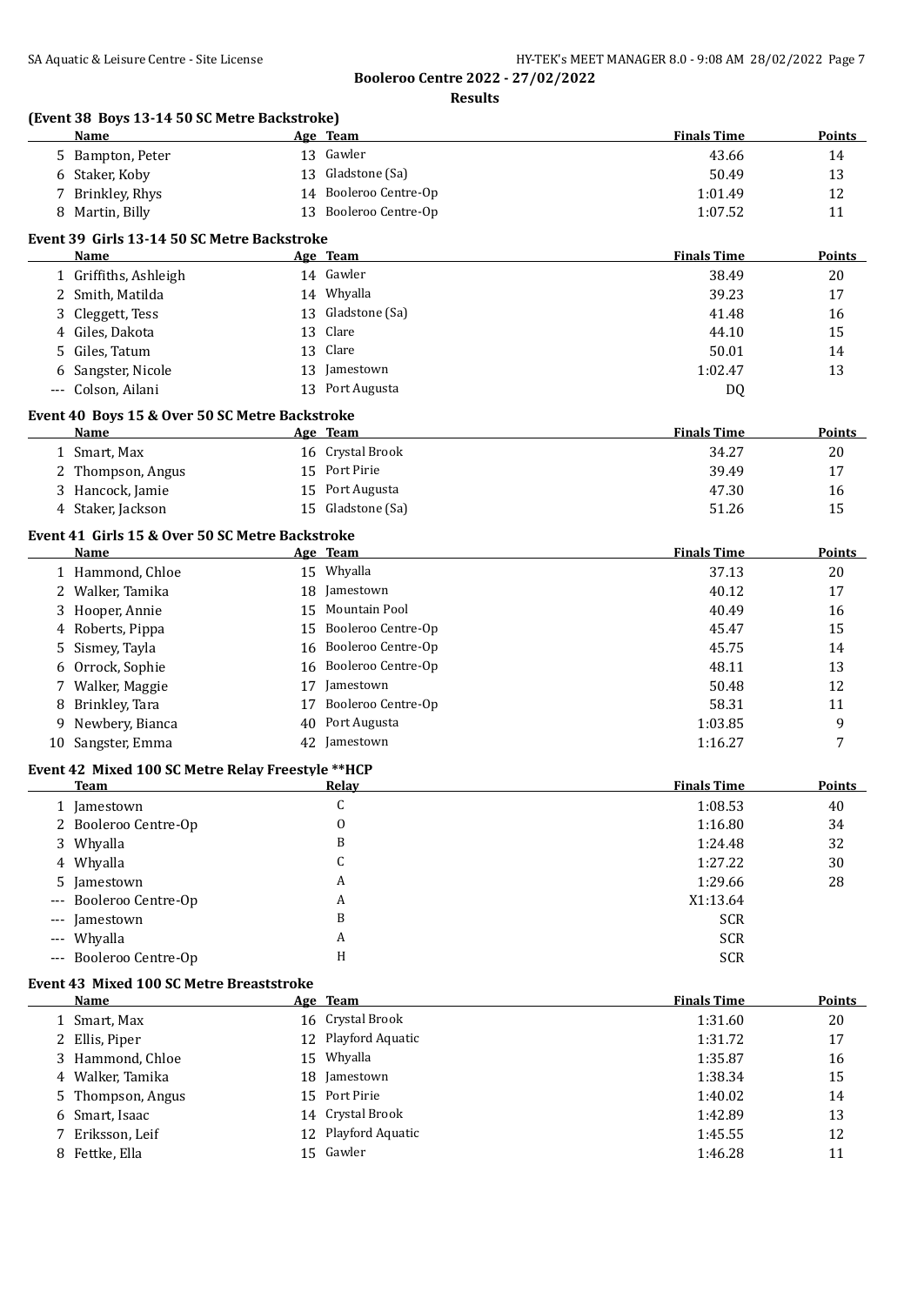**Results**

## **(Event 43 Mixed 100 SC Metre Breaststroke)**

|       | <b>Name</b>                                              |    | Age Team              | <b>Finals Time</b> | <b>Points</b> |
|-------|----------------------------------------------------------|----|-----------------------|--------------------|---------------|
|       | 9 Hook, Ruby                                             |    | 12 Crystal Brook      | 1:46.85            | 9             |
|       | 10 Roocke, Olivia                                        |    | 12 Booleroo Centre-Op | 1:55.29            | 7             |
| 11    | Couch, Ryan                                              | 12 | Jamestown             | 2:03.92            | 6             |
| 12    | Colson, Darius                                           | 14 | Port Augusta          | 2:04.27            | 5             |
| 13    | Colson, Ailani                                           | 13 | Port Augusta          | 2:04.58            | 4             |
|       | 14 Piggott, Joe                                          | 11 | Booleroo Centre-Op    | 2:05.44            | 3             |
|       | 15 Hammond, Jack                                         | 11 | Whyalla               | 2:06.01            | 2             |
| 16    | Couch, Marcus                                            | 10 | Jamestown             | 2:12.69            | $\mathbf{1}$  |
| 17    | Court, Riley                                             | 11 | Port Pirie            | 2:25.76            |               |
| ---   | Hancock, Jamie                                           | 15 | Port Augusta          | DQ                 |               |
| ---   | Subasinha, Dinith                                        | 13 | Starplex              | DQ                 |               |
|       | <b>Event 44 Mixed 100 SC Metre Backstroke</b>            |    |                       |                    |               |
|       | <b>Name</b>                                              |    | Age Team              | <b>Finals Time</b> | <b>Points</b> |
|       | 1 Griffiths, Ashleigh                                    |    | 14 Gawler             | 1:26.20            | 20            |
|       | 2 Hooper, Annie                                          | 15 | Mountain Pool         | 1:27.70            | 17            |
| 3     | Smith, Matilda                                           |    | 14 Whyalla            | 1:28.91            | 16            |
|       | 4 Cadzow, Georgia                                        | 11 | Jamestown             | 1:40.28            | 15            |
| 5     | Roberts, Pippa                                           | 15 | Booleroo Centre-Op    | 1:42.26            | 14            |
| 6     | Court, Brayden                                           | 12 | Port Pirie            | 1:56.18            | 12            |
|       | 7 Murray, Marcia                                         | 10 | Whyalla               | 2:00.64            | 11            |
|       | --- Bampton, Peter                                       | 13 | Gawler                | DQ                 | 13            |
|       |                                                          |    |                       |                    |               |
|       | Event 46 Mixed 30 & Over 25 SC Metre F/S *HCP*           |    |                       |                    |               |
|       | Name                                                     |    | Age Team              | <b>Finals Time</b> | <b>Points</b> |
|       | 1 Mcsporran, Emma                                        |    | 44 Booleroo Centre-Op | J18.75             | 20            |
|       | 2 Russ, Dean                                             | 54 | Booleroo Centre-Op    | 116.64             | 17            |
| 3     | Newbery, Bianca                                          | 40 | Port Augusta          | J23.67             | 16            |
|       | 4 McCallum, Deanne                                       | 48 | Booleroo Centre-Op    | J20.10             | 15            |
| 5     | Hogan, Tyler                                             | 51 | Booleroo Centre-Op    | 23.42              | 14            |
|       | 6 Orrock, Brooke                                         | 43 | Booleroo Centre-Op    | J21.90             | 13            |
|       | Event 47 Mixed 12 & Under 25 SC Metre F/S *HCP*          |    |                       |                    |               |
|       | Name                                                     |    | Age Team              | <b>Finals Time</b> | Points        |
|       | 1 Piggott, Henry                                         |    | 10 Booleroo Centre-Op | J19.02             | 20            |
|       | 2 Wurst, Logan                                           |    | 11 Crystal Brook      | [22.22]            | 17            |
| *3    | Thamm, Lucas                                             | 12 | Clare                 | [16.25]            | 15.50         |
| *3    | Court, Brayden                                           |    | 12 Port Pirie         | 19.25              | 15.50         |
|       | 5 Sangster, Georgina                                     |    | 11 Jamestown          | 24.00              | 14            |
|       | Friend, Lily                                             | 9  | Booleroo Centre-Op    | DQ                 |               |
|       | Thamm, Tyson                                             | 9  | Clare                 | <b>SCR</b>         |               |
| $---$ | Fleetwood, Reagan                                        |    | 12 Jamestown          | <b>SCR</b>         |               |
|       | Event 48 Mixed 13-29 50 SC Metre F/S *HCP*               |    |                       |                    |               |
|       | Name                                                     |    | Age Team              | <b>Finals Time</b> | <b>Points</b> |
|       | 1 Hogan, Connor                                          |    | 22 Booleroo Centre-Op | 31.17              | 20            |
|       | 2 Staker, Jackson                                        | 15 | Gladstone (Sa)        | <b>J41.76</b>      | 17            |
| 3     | Smith, Matilda                                           |    | 14 Whyalla            | <b>J35.89</b>      | 16            |
|       | 4 Orrock, Sophie                                         | 16 | Booleroo Centre-Op    | J44.01             | 15            |
|       | 5 Roocke, Harrison                                       |    | 14 Booleroo Centre-Op | J39.05             | 14            |
|       |                                                          |    |                       |                    |               |
|       | Event 49 Boys 8 & Under 25 SC Metre Breaststroke<br>Name |    | Age Team              | <b>Finals Time</b> | <b>Points</b> |
|       | 1 Heness, Luke                                           |    | 8 Jamestown           | 32.53              | 20            |
|       | 2 Wilson, Elliot                                         | 7  | Gawler                | 33.32              | 17            |
| 3     | Cadzow, Jack                                             | 8  | Jamestown             | 35.90              | 16            |
|       | 4 Jacobs, Elias                                          |    | 8 Whyalla             | 36.13              | 15            |
|       |                                                          |    |                       |                    |               |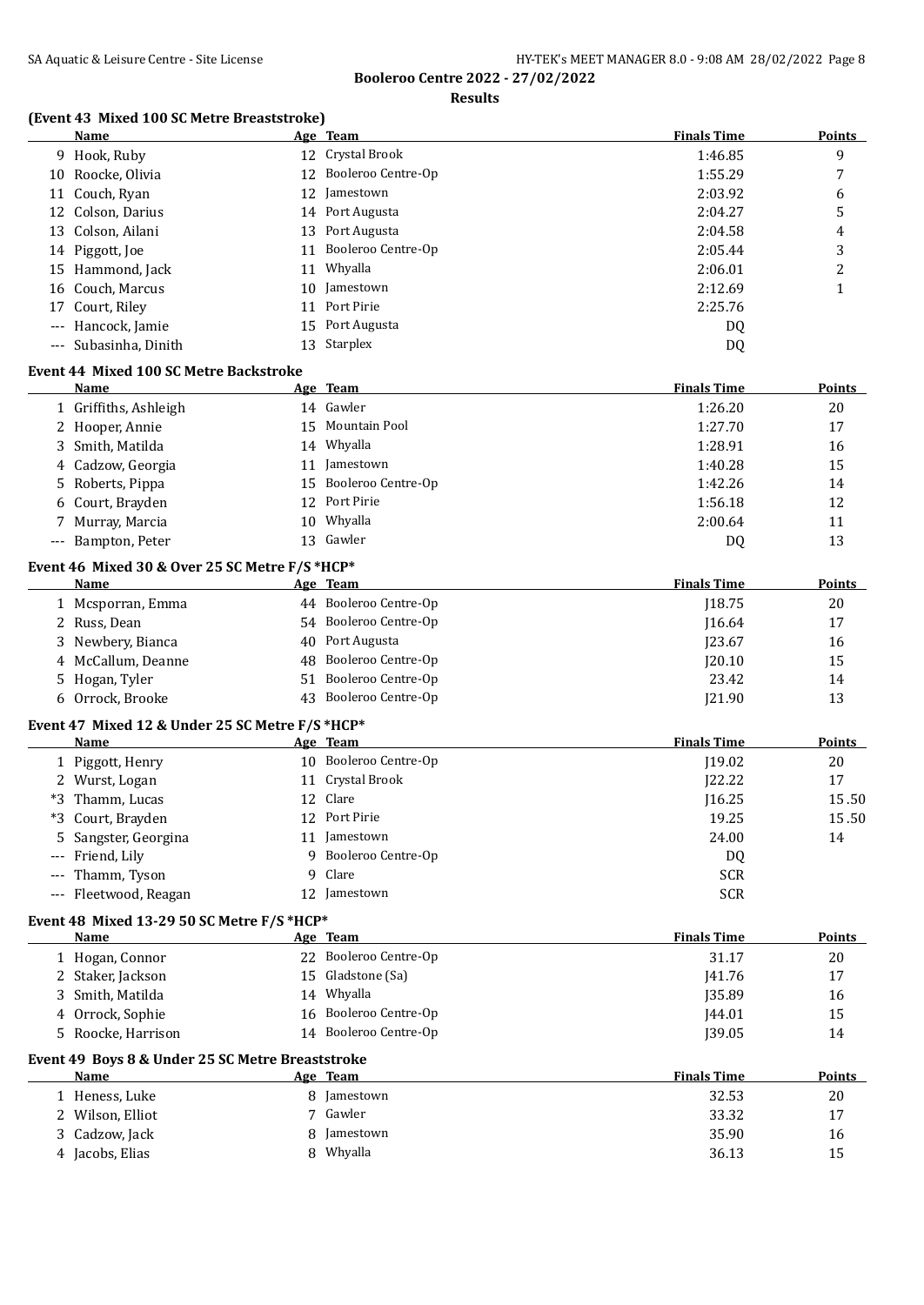**Booleroo Centre 2022 - 27/02/2022 Results**

|                             | Event 50 Girls 8 & Under 25 SC Metre Breaststroke<br>Name |    | Age Team                  | <b>Finals Time</b>      | Points        |
|-----------------------------|-----------------------------------------------------------|----|---------------------------|-------------------------|---------------|
|                             | 1 Hook, Sadie                                             |    | 7 Crystal Brook           | 43.35                   | 20            |
|                             | 2 Heness, Holly                                           | 6  | Jamestown                 | 43.71                   | 17            |
|                             | 3 Hammat, Annie                                           | 6  | Jamestown                 | 47.45                   | 16            |
|                             |                                                           |    |                           |                         |               |
|                             | Event 51 Boys 9-10 25 SC Metre Breaststroke<br>Name       |    | Age Team                  | <b>Finals Time</b>      | <b>Points</b> |
|                             | 1 Couch, Marcus                                           |    | 10 Jamestown              | 27.54                   | 20            |
|                             | 2 Piggott, Henry                                          |    | 10 Booleroo Centre-Op     | 29.01                   | 17            |
|                             | 3 White, Jack                                             |    | 10 Clare                  | 29.34                   | 16            |
| 4                           | Fleetwood, Tanner                                         |    | 9 Jamestown               | 30.41                   | 15            |
| 5.                          | Nys, Harrison                                             | 10 | Gawler                    | 30.62                   | 14            |
| 6                           | Wilson, Archer                                            |    | 9 Gawler                  | 30.96                   | 13            |
|                             | 7 Wright, Xavier                                          |    | 10 Whyalla                | 31.11                   | 12            |
| 8                           | Staker, Max                                               | q  | Gladstone (Sa)            | 32.71                   | 11            |
| 9                           | Thamm, Tyson                                              | 9  | Clare                     | 33.34                   | 9             |
|                             |                                                           |    | 10 Crystal Brook          |                         | 7             |
|                             | 10 Hook, Jack                                             |    |                           | 34.79                   |               |
|                             | Event 52 Girls 9-10 25 SC Metre Breaststroke              |    |                           |                         |               |
|                             | Name                                                      |    | Age Team                  | <b>Finals Time</b>      | Points        |
|                             | 1 Roocke, Stella                                          |    | 10 Booleroo Centre-Op     | 25.83                   | 20            |
|                             | 2 Hammat, Ella                                            |    | 9 Jamestown               | 30.57                   | 17            |
|                             | 3 Ackland, Matiesha                                       | 10 | Gladstone (Sa)            | 30.92                   | 16            |
|                             | 4 Murray, Marcia                                          |    | 10 Whyalla                | 32.50                   | 15            |
|                             | 5 Acton, Elise                                            | 10 | Whyalla                   | 34.75                   | 14            |
|                             | 6 Friend, Lily                                            |    | 9 Booleroo Centre-Op      | 38.46                   | 13            |
|                             | Event 53 Boys 11-12 50 SC Metre Breaststroke              |    |                           |                         |               |
|                             | Name                                                      |    | Age Team                  | <b>Finals Time</b>      | <b>Points</b> |
|                             | 1 Nys, Lachie                                             |    | 12 Gawler                 | 45.49                   | 20            |
|                             | 2 Eriksson, Leif                                          |    | 12 Playford Aquatic       | 47.51                   | 17            |
| 3                           | Smith, Henley                                             |    | 12 Booleroo Centre-Op     | 48.90                   | 16            |
| 4                           | Thamm, Lucas                                              | 12 | Clare                     | 53.69                   | 15            |
| 5                           | Couch, Ryan                                               | 12 | Jamestown                 | 55.99                   | 14            |
| 6                           | Piggott, Joe                                              | 11 | Booleroo Centre-Op        | 59.79                   | 13            |
|                             | 7 Hammond, Jack                                           |    | 11 Whyalla                | 1:01.44                 | 12            |
| 8                           | Staker, Harry                                             | 11 | Gladstone (Sa)            | 1:04.33                 | 11            |
| 9                           | Court, Riley                                              |    | 11 Port Pirie             | 1:06.40                 | 9             |
|                             | 10 Court, Brayden                                         |    | 12 Port Pirie             | 1:16.03                 | 7             |
|                             | --- Wurst, Logan                                          |    | 11 Crystal Brook          | DQ                      |               |
|                             | Event 54 Girls 11-12 50 SC Metre Breaststroke             |    |                           |                         |               |
|                             | <u>Name</u>                                               |    | Age Team                  | <b>Finals Time</b>      | <b>Points</b> |
|                             | 1 Ellis, Piper                                            |    | 12 Playford Aquatic       | 42.85                   | 20            |
|                             | 2 Hooper, Poppy                                           | 12 | Mountain Pool             | 47.86                   | 17            |
|                             | 3 Hook, Ruby                                              | 12 | Crystal Brook             | 48.75                   | 16            |
| 4                           | Roocke, Olivia                                            | 12 | Booleroo Centre-Op        | 51.17                   | 15            |
|                             | Cadzow, Georgia                                           | 11 | Jamestown                 | 53.08                   | 14            |
|                             |                                                           | 12 | Whyalla                   | 53.27                   | 13            |
| 5.                          |                                                           |    |                           |                         | 12            |
| 6                           | Hannaford, Layla                                          |    |                           |                         |               |
|                             | 7 Fleetwood, Reagan                                       | 12 | Jamestown                 | 59.35                   |               |
| 8                           | Cunningham, Iysha                                         | 12 | Gladstone (Sa)            | 1:07.05                 | 11            |
| $---$                       | Hammat, Chloe                                             | 12 | Jamestown                 | DQ                      |               |
| $\scriptstyle\cdots$<br>--- | Lynch, Flora-lily<br>Jacobs, Kerryann                     | 11 | Clovercrest<br>11 Whyalla | <b>NS</b><br><b>SCR</b> |               |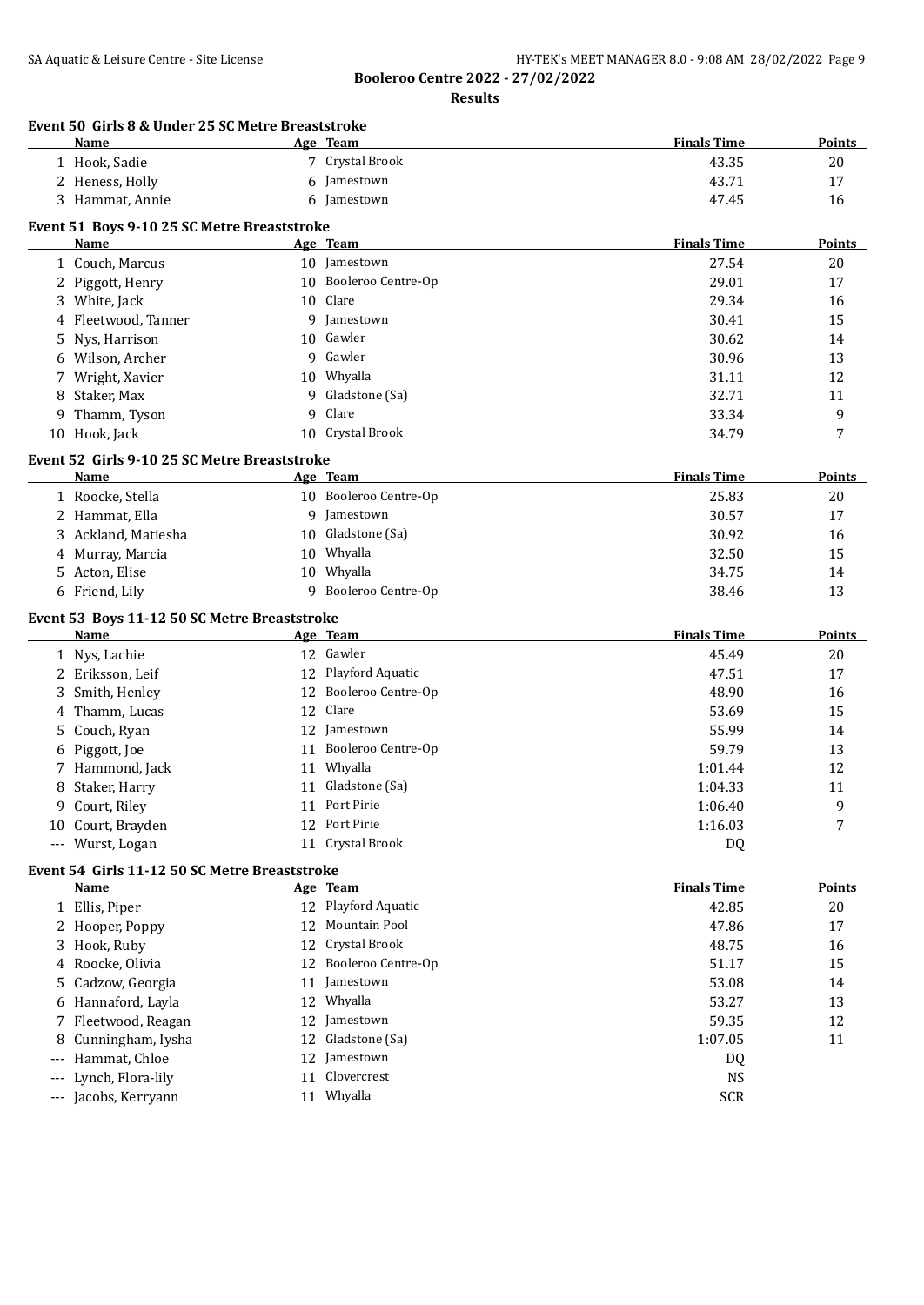**Results**

|                      | Event 55 Boys 13-14 50 SC Metre Breaststroke<br><b>Name</b>     |    | Age Team              | <b>Finals Time</b> | Points        |
|----------------------|-----------------------------------------------------------------|----|-----------------------|--------------------|---------------|
|                      | 1 Roocke, Harrison                                              |    | 14 Booleroo Centre-Op | 44.86              | 20            |
|                      | 2 Smart, Isaac                                                  |    | 14 Crystal Brook      | 45.92              | 17            |
| 3                    | Staker, Koby                                                    | 13 | Gladstone (Sa)        | 51.16              | 16            |
| 4                    | Colson, Darius                                                  | 14 | Port Augusta          | 56.70              | 15            |
| 5.                   | Brinkley, Rhys                                                  | 14 | Booleroo Centre-Op    | 1:08.36            | 14            |
| $\scriptstyle\cdots$ | Subasinha, Dinith                                               |    | 13 Starplex           | DQ                 |               |
|                      | Event 56 Girls 13-14 50 SC Metre Breaststroke                   |    |                       |                    |               |
|                      | Name                                                            |    | Age Team              | <b>Finals Time</b> | Points        |
|                      | 1 Giles, Tatum                                                  |    | 13 Clare              | 46.06              | 20            |
| 2                    | Cleggett, Tess                                                  | 13 | Gladstone (Sa)        | 49.35              | 17            |
| 3                    | Giles, Dakota                                                   | 13 | Clare                 | 50.01              | 16            |
| 4                    | Smith, Matilda                                                  |    | 14 Whyalla            | 51.07              | 15            |
| $-\, -\, -$          | Colson, Ailani                                                  |    | 13 Port Augusta       | DQ                 |               |
|                      |                                                                 |    |                       |                    |               |
|                      | Event 57 Boys 15 & Over 50 SC Metre Breaststroke<br><b>Name</b> |    | Age Team              | <b>Finals Time</b> | <b>Points</b> |
|                      | 1 Smart, Max                                                    |    | 16 Crystal Brook      | 40.46              | 20            |
|                      |                                                                 |    | Booleroo Centre-Op    |                    | 17            |
|                      | 2 Hogan, Connor                                                 | 22 | Port Pirie            | 43.58              |               |
| 3.                   | Thompson, Angus                                                 | 15 | Booleroo Centre-Op    | 45.73              | 16            |
| 4                    | Russ, Dean                                                      | 54 |                       | 48.40              | 15            |
| 5                    | Staker, Jackson                                                 | 15 | Gladstone (Sa)        | 52.93              | 14            |
|                      | --- Hancock, Jamie                                              |    | 15 Port Augusta       | DQ                 |               |
|                      | Event 58 Girls 15 & Over 50 SC Metre Breaststroke               |    |                       |                    |               |
|                      | Name                                                            |    | Age Team              | <b>Finals Time</b> | Points        |
|                      | 1 Walker, Tamika                                                |    | 18 Jamestown          | 41.84              | 20            |
|                      | 2 Hammond, Chloe                                                | 15 | Whyalla               | 44.08              | 17            |
| 3                    | Fettke, Ella                                                    | 15 | Gawler                | 48.30              | 16            |
| 4                    | Newbery, Emma                                                   | 15 | Port Augusta          | 56.81              | 15            |
| 5                    | Sismey, Tayla                                                   | 16 | Booleroo Centre-Op    | 57.78              | 14            |
| 6                    | Walker, Maggie                                                  | 17 | Jamestown             | 58.76              | 13            |
| 7                    | Orrock, Sophie                                                  | 16 | Booleroo Centre-Op    | 1:02.32            | 12            |
| 8                    | Hogan, Tyler                                                    | 51 | Booleroo Centre-Op    | 1:16.32            | 11            |
| 9                    | Sangster, Emma                                                  | 42 | Jamestown             | 1:22.22            | 9             |
| $\cdots$             | Brinkley, Tara                                                  | 17 | Booleroo Centre-Op    | DQ                 |               |
|                      | Event 59 Mixed 200 SC Metre Freestyle                           |    |                       |                    |               |
|                      | Name                                                            |    | Age Team              | <b>Finals Time</b> | <b>Points</b> |
|                      | 1 Nys, Lachie                                                   |    | 12 Gawler             | 2:42.34            | 20            |
|                      | 2 Smart, Isaac                                                  | 14 | Crystal Brook         | 2:48.13            | 17            |
| 3                    | Hooper, Annie                                                   | 15 | <b>Mountain Pool</b>  | 2:48.53            | 16            |
| 4                    | Subasinha, Dinith                                               | 13 | Starplex              | 2:52.21            | 15            |
|                      | Cadzow, Georgia                                                 | 11 | Jamestown             | 3:11.49            | 14            |
| 6                    | Hammat, Chloe                                                   | 12 | Jamestown             | 3:21.25            | 13            |
| 7.                   | Orrock, Sophie                                                  | 16 | Booleroo Centre-Op    | 3:36.97            | 12            |
| 8                    | Hammond, Jack                                                   | 11 | Whyalla               | 3:43.62            | 11            |
| $---$                | Walker, Tamika                                                  | 18 | Jamestown             | <b>NS</b>          |               |
| $---$                | Hook, Ruby                                                      |    | 12 Crystal Brook      | <b>SCR</b>         |               |
| $\scriptstyle\cdots$ | Smart, Max                                                      |    | 16 Crystal Brook      | <b>SCR</b>         |               |
|                      | Event 160 Mixed 30 & Over 25 SC Metre Backstroke *HCP*          |    |                       |                    |               |
|                      | Name                                                            |    | Age Team              | <b>Finals Time</b> | <b>Points</b> |
|                      | 1 Orrock, Brooke                                                |    | 43 Booleroo Centre-Op | J24.72             | 20            |
|                      | 3 Mcsporran, Emma                                               |    | 44 Booleroo Centre-Op | J21.04             | 16            |
|                      |                                                                 |    |                       |                    |               |